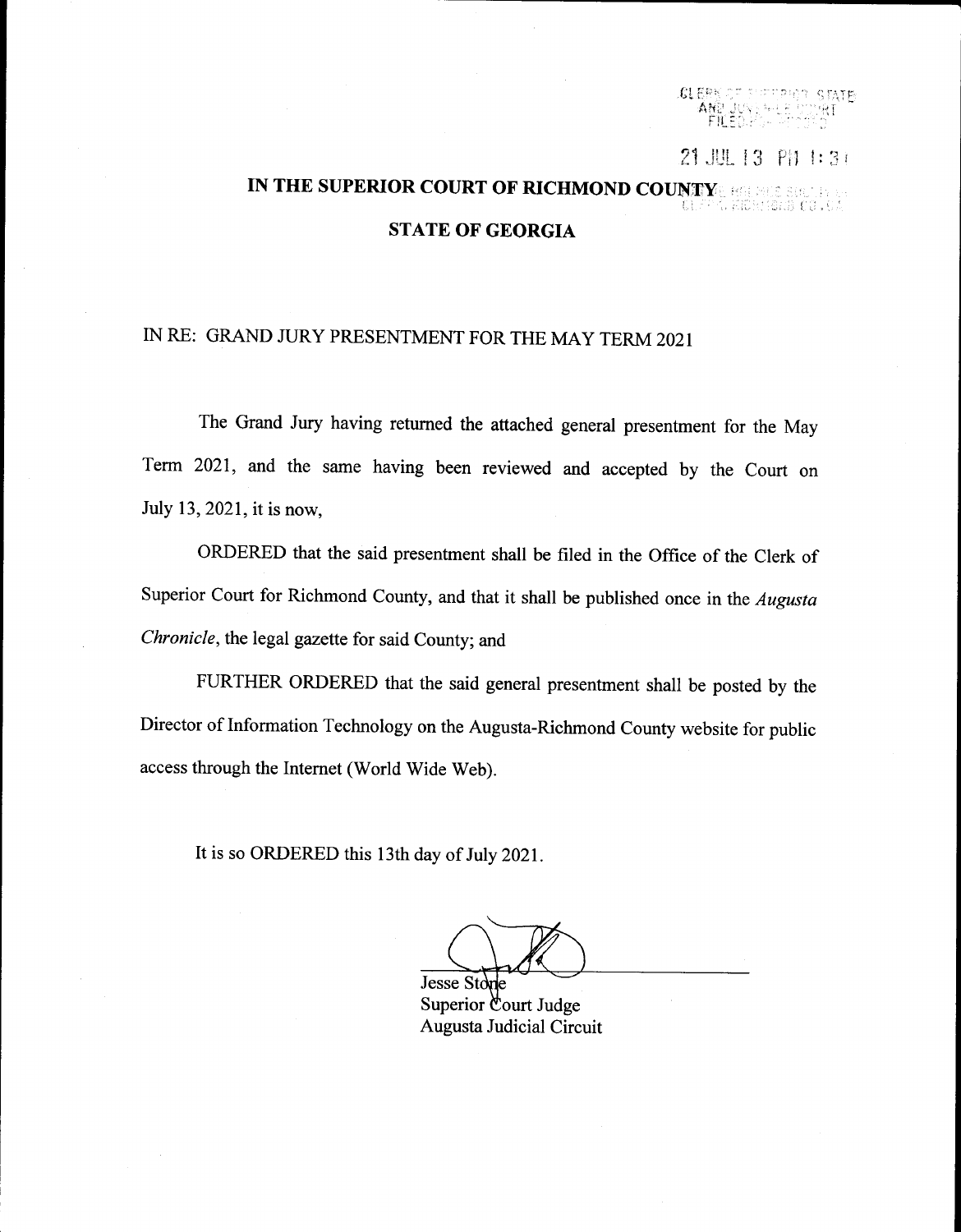| TO:   | The Honorable Ashley Wright<br>Judge, Superior Court | <b>CLERE OF ELTERER STATE</b><br>TANG JENESEER MART |  |
|-------|------------------------------------------------------|-----------------------------------------------------|--|
|       |                                                      | 21.胆13 階 1:32                                       |  |
| FROM: | <b>Richmond County Grand Jury</b><br>July Term 2021  | ogarde, 25 ASS St. Hvar<br>Og 27 A Friddelig Clofs  |  |
| DATE: | July 13, 2021                                        |                                                     |  |
| RE:   | <b>Grand Jury Presentment</b>                        |                                                     |  |

We, the members of the Augusta-Richmond County Grand Jury for the May Term 2021, having been duly sworn by the Honorable Daniel J. Craig on the 17th day of May 2021, submit our presentment on the l3th day of July,202l, our last day as an official body of the Grand Jury.

To discharge our sworn duties, as prescribed by the laws of the State of Georgia, we met on seven (7) dates during our term and acted upon Bills of Indictments presented to us by the District Attorney's Office.

A Sub-Committee was formed to inspect the District Attorneys Office. The applicable report is attached.

The Grand Jury respectfully submits this Presentment on the 13th day of July 2021 and requests that it is published.

Oise Shirley Mickens Rouse, Foreperson

Paula Elaine Vega,

Lillie June Murphy

Lamar Carlton Andrews

Bradley Smith lizabeth Sue Morris-Barnett

Pamela E Browning, Asst. Foreperson

Hattie Mary

Malik Kevin Griffith

مهوا

Raymond Alvarez-Garcia

Sonya Wette Johnson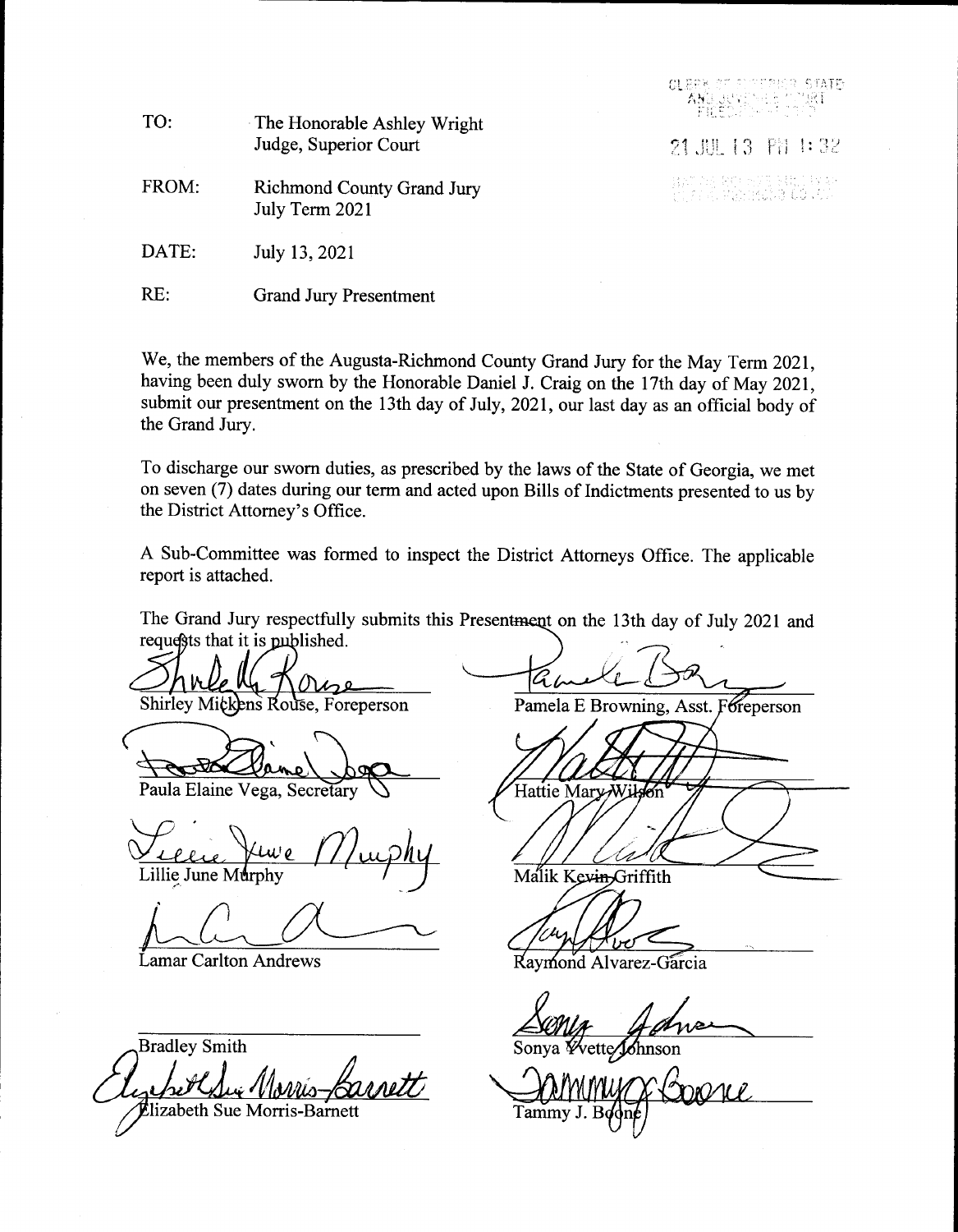am Christopher (2150 am Christopher

William Chase Spivey

Istina D. Edwards

ممم Robert Lee

Precious Simone Hil

Chester David Lewis Jackson, Jr.

lar Katina William

Delores Katrina Williams

Toccara eline Shine-Beard

Carol L. Mosley

Marvell Maurice Johnson

Kristine Paige White

Lois Ann Jenkins, Alternate

Alletha Boyd Bryan, Alternate

Timothy Dean Brewton, Alternate